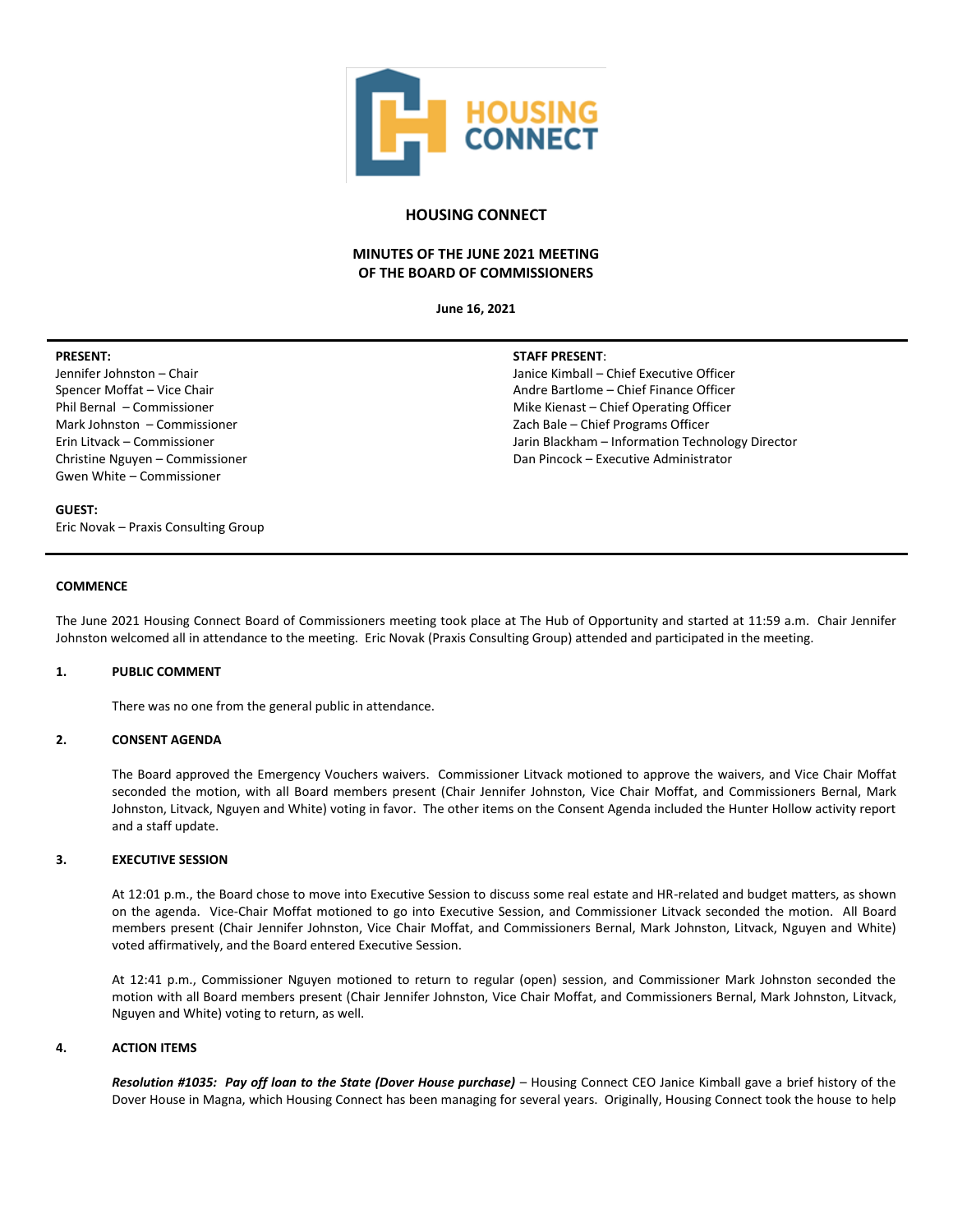the State for a family who had a severely disabled child. There are no members of that family currently living in the house. Housing Connect is proposing to purchase the house from the State to use it to provide housing to a family at 50% area median income (AMI) or below. Rents at that level will provide enough money to cover expenses and save for capital needs.

Commissioner Nguyen said that the action taken by Housing Connect made a huge difference in the lives of 6 people and was a gift "beyond compare." Commissioner Litvack motioned to approve the pay off to the State to purchase the Dover House, and Commissioner Nguyen seconded the motion. All Board members present (Chair Jennifer Johnston, Vice Chair Moffat, and Commissioners Bernal, Mark Johnston, Litvack, Nguyen and White) supported the action, and the purchase of the Dover House (Resolution #1035) was approved.

*Resolution #1036: FY2022 Housing Connect budget* – Housing Connect CFO Andre Bartlome presented the finalized FY2022 Housing Connect budget to the Board. He said, from the discussion at last month's Board meeting, that Housing Connect increased wages 3.6% for all employees and brought up staff who were at 40% or below the median for their grade to the mid-point. Additionally, he factored in \$50,000 for professional services (for technical support, research partners, etc.) for the Moving To Work (MTW) initiative, \$28,000 for the remodel of the Housing Choice Voucher department area at the main office, \$18,000 to add wi-fi to Housing Connect's 6 remaining Public Housing properties (not including the High Rise), and 6 months' worth of salary for a staff member who is delaying retirement for a few months. He also included staff turnover data (per earlier request from the Board).

Commissioner Litvack motioned to approve the FY2022 Housing Connect budget, including the salary changes discussed in the Executive Session. Commissioner Mark Johnston seconded the motion, and all Board members present (Chair Jennifer Johnston, Vice Chair Moffat, and Commissioners Bernal, Mark Johnston, Litvack, Nguyen and White) voted in favor of the motion, and Resolution #1036 (FY2022 Housing Connect budget) was approved.

*Calendar-year audit for Frontier* – Commissioner Nguyen motioned to approve the audit for Frontier (one of two properties owned by Housing Connect), and Commissioner White seconded the motion. All Board members present (Chair Jennifer Johnston, Vice Chair Moffat, and Commissioners Bernal, Mark Johnston, Litvack, Nguyen and White) voted affirmatively, and the Frontier calendar-year audit was approved. The Villa Charmant calendar-year audit will be provided for the Board's approval at the next meeting.

*Resolution #1037: New City Plaza bond issuance* – Guest Eric Novak remarked that some financial issues related to the New City Plaza bond issuance would be addressed by Housing Connect (the lessor of the property) and others by HOI. He noted that this is a blanket resolution that gives the Housing Connect CEO the authority to sign on behalf of both entities. Vice Chair Moffat motioned to approve the New City Plaza bond issuance, and Commissioner Nguyen seconded the motion. All Board members present (Chair Jennifer Johnston, Vice Chair Moffat, and Commissioners Bernal, Mark Johnston, Litvack, Nguyen and White) voted in support of the motion, and Resolution #1037, for the New City Plaza bond issuance, was approved.

*Resolution #1038: Property purchase (Parkhill mobile home park)* – CEO Janice Kimball briefly reviewed the history of the agency's involvement with the Parkhill mobile home park. In 2005, Housing Connect purchased Parkhill on behalf of Salt Lake County and worked to help the tenants to form a co-op which was not successful. Rocky Mountain Community Reinvestment Corporation (RMCRC) is not able to re-finance with them. The law firm Holland and Hart is working with the tenants to meet its obligations to reincorporate so that they can work with Housing Connect to assume ownership. The resolution gives the Housing Connect CEO the authority to take over a deed-in-lieu for the property.

Housing Connect CEO Janice Kimball said that the issue going forward is whether or not Housing Connect should keep the property as a mobile home park or develop it at a higher density level. She added that the intent would be to preserve the property as affordable housing and make sure that the tenants' interests are cared for, but with no guarantees that it would be kept as a mobile home park. She also said that she hoped within two years that the agency would have options for the property in the future.

Commissioner Litvack motioned to approve the resolution, and Vice Chair Moffat seconded the motion with all Board members present (Chair Jennifer Johnston, Vice Chair Moffat, and Commissioners Bernal, Mark Johnston, Litvack, Nguyen and White) voted in favor of the motion. Resolution #1038, for the property purchase of the Parkhill mobile home park, was approved.

## **5. SUNSET GARDENS UPDATE**

Housing Connect CEO Janice Kimball gave an update to the Board on the Sunset Gardens property (a 24-unit development in Midvale, which has been approved by HUD for conversion to 89 units – with 24 vouchers still pending approval). Housing Connect was not successful in its request to extend the tax credits. The agency will return the tax credits. Housing Connect asked Chelsea Investment Group (a development partner) to run a proforma as a 4% bond deal. The preliminary outlook indicated that it is doable. Housing Connect would need to have an initial cash investment of \$1.25 million (to close the financial deficit of the 4% bond), which could come from the sale of the agency's scattered sites proceeds. CEO Janice Kimball indicated to the Board that Housing Connect would like to pursue the 4% option, and the Board indicated its support for that.